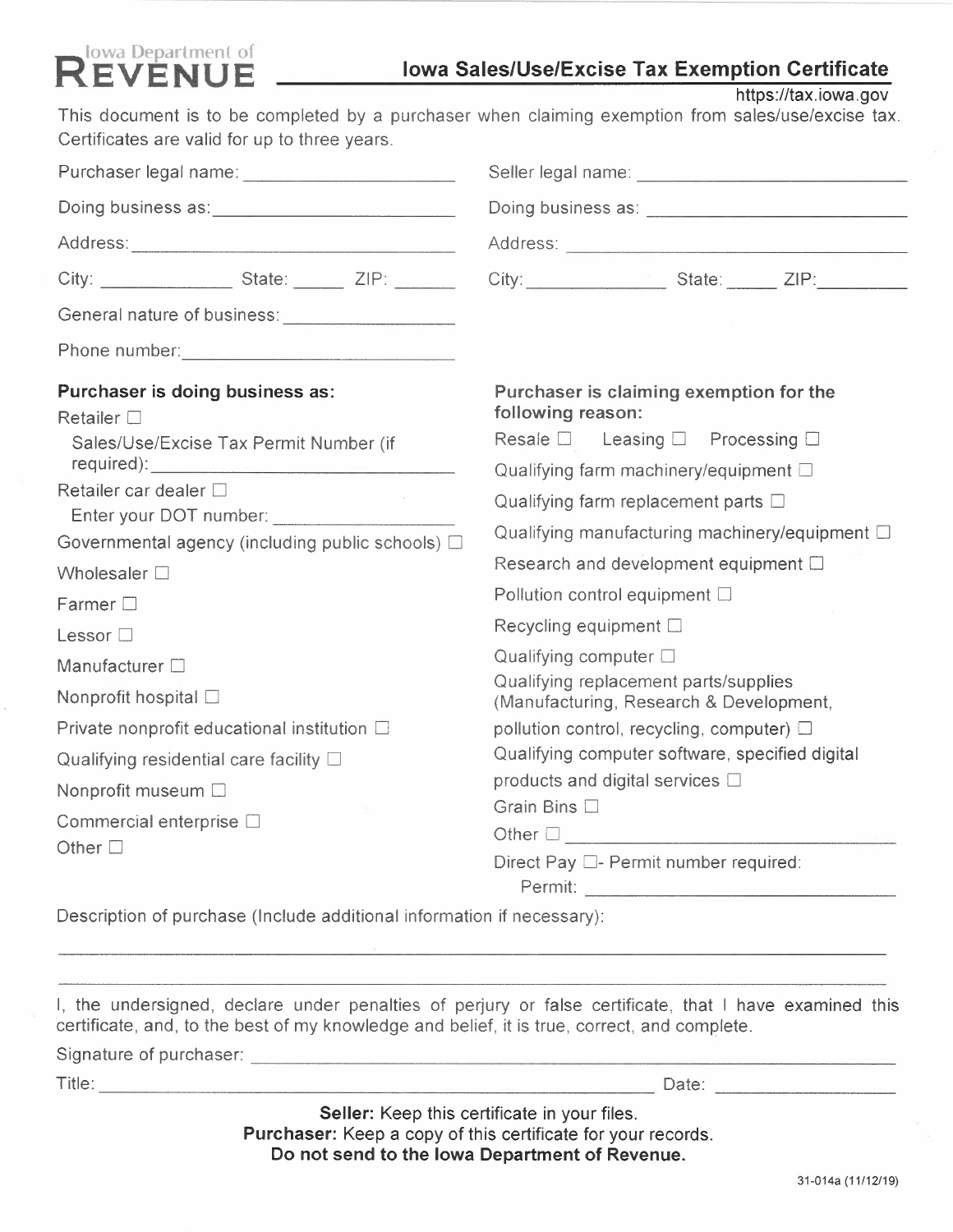## **Iowa Sales/Use/Excise Tax Exemption Certificate, page 2**

#### **Instructions**

This exemption certificate is to be completed by the purchaser claiming exemption from tax and given to the seller. The seller must retain this certificate as proof that exemption has been properly claimed. The certificate must be complete to be accepted by the seller. The seller can accept an exemption certificate only on property that is qualified (see the exemptions below) or based on the nature of the buyer. If property or services purchased for resale or processing are used or disposed of by the purchaser in a nonexempt manner, the purchaser is then responsible for the tax.

### **General Information about Exemptions**

**Resale:** Any person in the business of selling who is purchasing items to resell may claim this exemption. The purchaser can be acting as either a retailer or wholesaler and may not be required to have a sales/use/excise tax permit. Retailers with a sales/use/excise tax permit number must enter it in the space provided.

**Processing:** Exempt purchases for processing include tangible personal property which by means of fabrication, compounding, manufacturing, or germination becomes an integral part of other tangible personal property ultimately sold at retail; chemicals, solvents, sorbents, or reagents used, consumed, dissipated, or depleted in processing personal property intended to be sold ultimately at retail, and chemicals used in the production of free newspapers and shoppers guides. Note: To claim an exemption for fuel used to create heat, power, or steam for processing or for fuel used to generate electric current, use Iowa Sales Tax Exemption Certificate, Energy used in Processing or Agriculture.

**Qualifying farm machinery/equipment:** The item must be one of the following:

- 1. A self-propelled implement directly and primarily used in agricultural production, such as a tractor.
- 2. An implement directly and primarily used in agricultural production that is customarily drawn or attached to a self-propelled implement in the performance of its function, such as a plow.
- 3. A grain dryer (heater and blower only) directly and primarily used in agricultural production.
- **4.** A snow blower, rear-mounted or front-mounted blade, or rotary cutter used in agricultural production, if attached to or towed by a self-propelled implement.<br>5. A diesel fuel trailer, seed tender, all-terrain vehicle, or off-road utility vehicle primarily used in
- agricultural production.
- 6. Tangible personal property that does not become a part of real property and is directly and primarily used in livestock or dairy production, aquaculture production, or the production of flowering, ornamental, or vegetable plants.
- 7. Auger systems, curtains, curtain systems, drip systems, fans, and fan systems, shutters, inlets, shutter or inlet systems, and refrigerators used in livestock or dairy production, aquaculture production, or the production of flowering, ornamental, or vegetable plants.
- 8. An auxiliary attachment improving safety, performance, operation, or efficiency for items 1 through 7.
- 9. A replacement part for items 1 through 8.
- 10. A container, label, carton, pallet, packing case, wrapping, baling wire, twine, bag, bottle, shipping case, or other similar item used in agricultural, livestock, or dairy production.

**Qualifying manufacturing machinery/equipment:** The item must be computers, machinery, equipment, replacement parts, supplies, or material used to construct or self-construct computers, machinery, equipment, replacement parts, or supplies used for one of the following purposes:

- 1. Directly and primarily used in processing by a manufacturer.
- 2. Directly and primarily used to maintain integrity or unique environmental conditions for the product.
- 3. Directly and primarily used in research and development of new products or processes.
- **4.** Directly and primarily used in recycling or reprocessing of waste products.

**Pollution control equipment:** The equipment must be used by a manufacturer primarily to reduce, control, or eliminate air or water pollution.